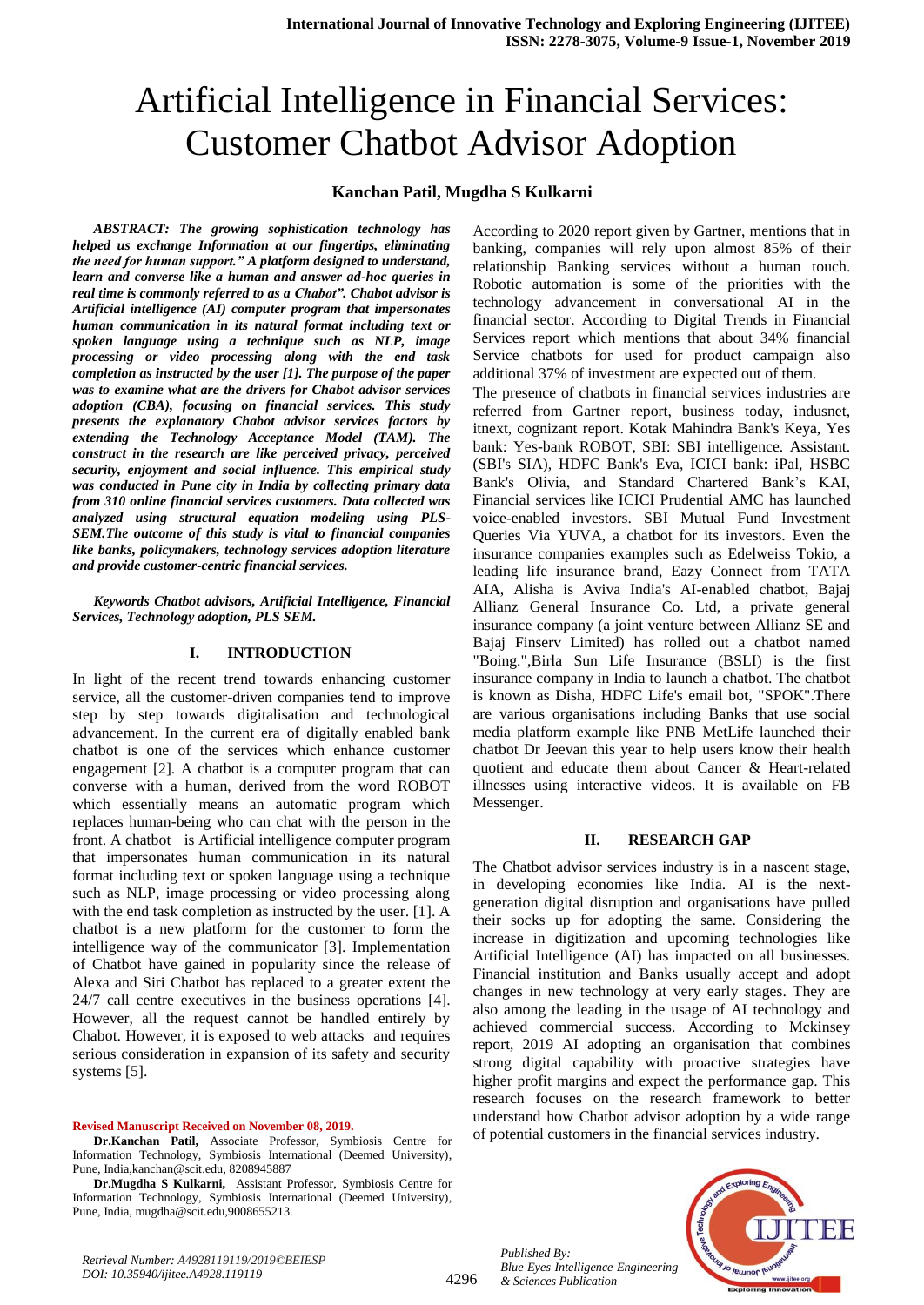This research is among the initial to address Banks and other organizations in the financial services should design Chatbot advisor to be widely used by consumers. This research identifies the key drivers of Chatbot advisor adoption. It contributes to understanding consumers' perceptions.

The chart above clearly mentions that financial services are leading in respect of the use of AI technology usage. A chatbot can thus give a prompt response to the queries of the potential customer and provides customer engagement and experience. Therefore, the purpose of the study is to explore the factors of acceptance in the financial sector in India. [6], [7]. Hence (TAM) technology acceptance model is the appropriate model that identifies the key drivers of Chatbot advisor adoption.

**RQ:** What are the factors that determine the adoption of Artificial intelligent Chatbot advisor for financial services?

#### **III. LITERATURE REVIEW**

The TAM model which was proposed by Davis in 1989 is model to explain how human behaviour can adopt technology accepted and readiness to use the technology [8], [9], [1]. TAM explained acceptance and usages of technology-enabled innovations ([10], [11], and [12]). TAM was extended and modified for different technology-related adoptions as the choice to utilize a technology depended on the functionality of technology and the characteristics of the user interface [13]. Research mentions that there is a relationship between the risk factor and technology usage. Also personal privacy is also a threat since exposed to several threats like internet privacy concern like spam privacy invasion, payment fraud or quality and service shortcomings. Thus there for the usage of chatbot there will always be a war between convince and security among customer [14]. Customer engagement or customer satisfaction includes all the behaviour, emotions and that occurs before and after usage [15].

#### *Research Objectives*

- 1.To validate TAM factors relationships for chatbot advisor adoption intentions in financial services of consumers.
- 2.To study how perceived risk, perceived privacy, enjoyment, social influence and perceived strength of control contribute towards chatbot advisor adoption intentions.

#### **IV. THEORETICAL BACKGROUND AND HYPOTHESES DEVELOPMENT**

TAM model construct of perceived Usefulness and Perceived ease of use is user's attitude and user's behaviour intend. Perceived ease of use was the extent to which an individual considered that using chatbot advisor system would be without physical and mental efforts and perceived usefulness of chatbot advisor services was the extent to which an individual supposed that using chatbot advisor services would improve their performance [16]. The relationship among PEOU, PU and their influence on behaviour intention towards the adoption of new technology was evident ([17] [18] [19]). Ease of use was the personalization of information as per individual customers' preferences. Usefulness was the ability of customization-so that the system recognized the user and displayed links that the user frequently used. Hence hypotheses stated below are: **H1:** Perceived Ease of Use for chatbot advisor adoption affects Perceived Usefulness for financial services.

**H2:** Perceived Ease of Use for chatbot advisor favourably affects the adoption intentions of chatbot advisor services.

**H3:** Perceived Usefulness for chatbot advisor favourably affects the adoption intentions of chatbot advisor services.

As explained by [20], perceived risk was the extent of customers" perception of uncertainty in transactions due to uncontrollable and unknown situations in the virtual environment related to the chatbot advisor. The exchanges with a chatbot advisor were virtual; no physical transfer of correspondence by the citizens was there. Hence the hazards were pivotal in the virtual climate of chatbot advisor services. Trust for the chatbot advisor was essential for customer dealing with the innovation [21]. During transactions with a chatbot advisor, customers were often asked to provide information when they interacted or transacted. Therefore customers of chatbot advisor required confidentiality. Perceived Risk in information system adoption led to uncertainty, discomfort, anxiety, psychological discomfort, cognitive dissonance and change of internet as an unsecured communication medium ( [22]. As per the above discussion, hypotheses stated below are:

**H4:** Perceived risk of chatbot advisor adversely affects the adoption intentions of chatbot advisor services.

**H5:** Perceived privacy of chatbot advisor favourably affects the adoption intentions of chatbot advisor services.

Perceived enjoyment is a hedonic factor that impacts chatbot advisor usage and its performance. Customers have fun while interacting with a chatbot advisor [23], [24]. Therefore, the financial institution should give importance to this hedonic factor while designing Chatbot advisors. According to [25], feelings of joy and pleasure have a significant impact on customer's behaviour intensions. As per the above discussion,

**H6:** Enjoyment with chatbot advisor favourably affects the adoption intentions of chatbot advisor services.

Perceived Strength of Control (PSC) was the users' approach towards the strength offered by the chatbot advisor services. The extent of trust the users had while doing online transactions using the chatbot advisor services played a crucial role in the adoption of the chatbot advisor services. Since the citizens might face when they

provided access to their sensitive information the chatbot advisor services system had to be secured from all the risks. The security control mechanism for chatbot advisor services, ensuring authentication, confidentiality, privacy, data reliability and message transmission guarantee was essential for Perceived Strength of Control. As per the above discussion,

**H7:** Perceived strength of control affect the adoption intentions of chatbot advisor services.

Social influence also defined as an image [26] consisted of the approval and use of an innovation. Perceived image related to customers' assumption that utilizing chatbot advisor services would make them better than others in society. Interacting with chatbot advisor services, instead of the long-established traditional human advisor offers these customers a position of superiority.



*Published By:*

*& Sciences Publication*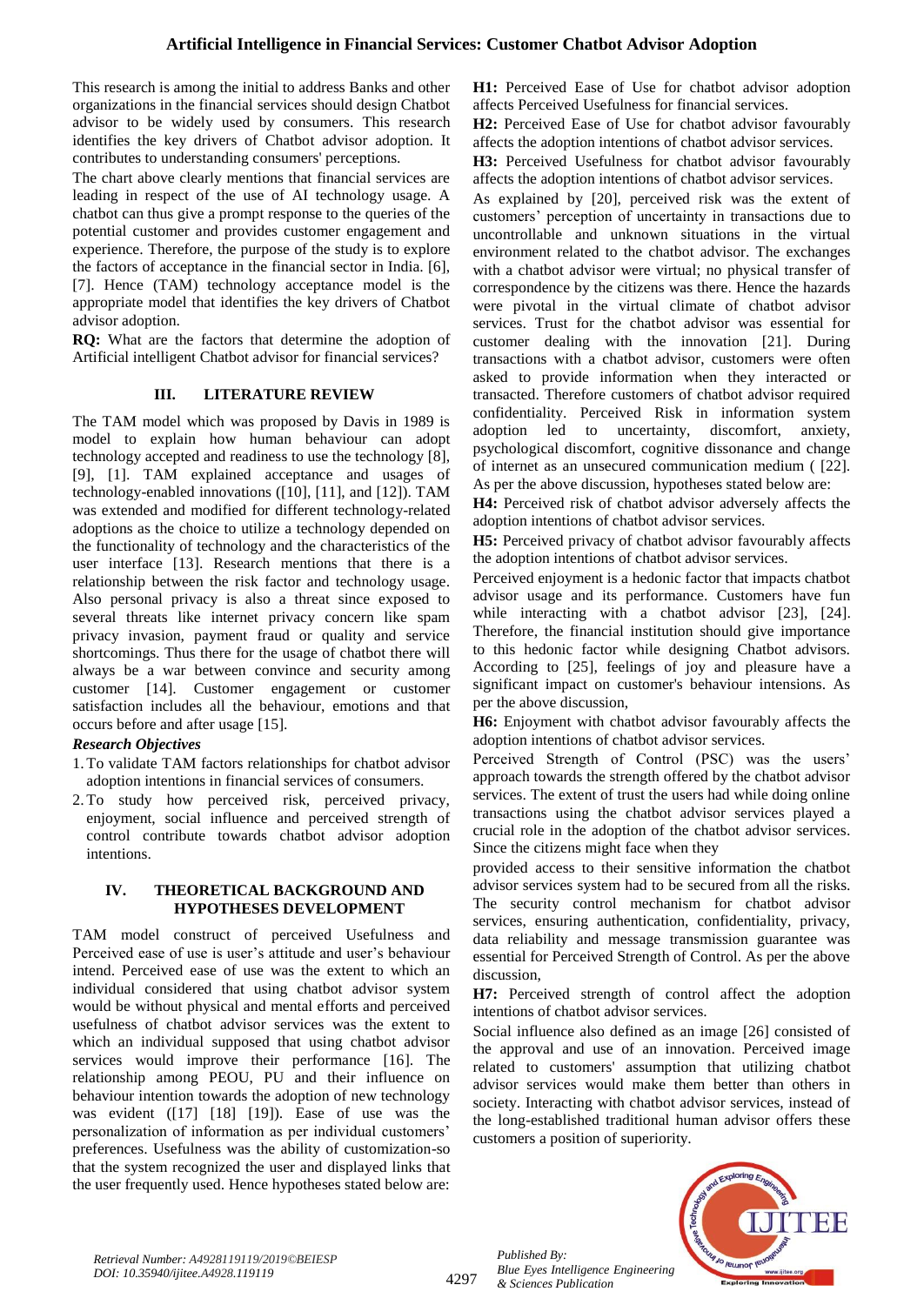Since the adoption of chatbot advisor services showcased the adopters' awareness of current technology, higher education, proficiency in the usage of computers and the internet and insights of modernization, these phenomena reflected the aspects of social values and status to adopters [20] [27]

**H8:** Social influence affects the adoption intentions of chatbot advisor services.

## **V. RESEARCH METHOD**

Extending the technology acceptance model (TAM), the researcher proposed chatbot advisor services adoption model that consisted of technology factors (perceived usefulness and perceived ease of use, perceived risk, perceived privacy); a social context factor (social influence); and individual user characteristics (perceived behavioral control, enjoyment, chatbot advisor services adoption). Survey methodology was adopted to gather primary data for the empirical analysis. The study focused on the adoption of chatbot advisor services by the citizens of Pune and Pimpri-Chinchwad cities. Researcher synthesized findings from existing research on chatbot advisor adoption and artificial intelligence usage for financial services. Purposive nonprobabilistic sampling method was used to select the respondents according to the objectives of this study. Previous research had indicated that consumers in the age group of 18-35 years are active internet users. The population of the study comprises of citizens, of age 18 years or older who were Internet users.

## *A. Measures*

The questionnaire was prepared through an extensive review of the literature regarding the TAM, extended TAM models to study the concept of chatbot advisor financial services adoption by citizens of the city to develop the survey instrument. Development of scale is taken from previous literatures of Technology Adoption Model (TAM) and extended TAM [8], [27], [28], [29], [30], and [31]).

## *B. Research instrument design*

The Scale was adapted by adding or deleting items according to their appropriateness for the context of chatbot advisor financial services adoption Scale to measure 8 constructs through 36 variables to measure perceived ease of use, perceived usefulness, perceived risk, perceived privacy, enjoyment, social influence and perceived behaviour control

and Chatbot services adoption was developed. To measure the operational constructs, a 5-point Likert scale was used. The effects of the scale items were compared by maximizing Cronbach's alpha for each dimension. It was essential to establish construct validity and scale reliability [32].To establish face validity, suggestions and feedback from six subject matter experts like bank officials, financial advisors and academicians for all constructs were taken.

Pilot study was conducted and reliability and validity was performed on the pilot study with test sample of 150.This was done using PLS -SEM 2.0.Cronbach's alpha was calculated which was 0.93

## *C. Sampling and data collection*

The required sample size, ten times the number of items of the most significant construct chatbot advisor adoption was used [33]. Hence, the required sample size was 310 respondents. The sampling frame was internet users in Pune and Pimpri-Chinchwad city. The respondents were allowed to make informed decisions to participate in research voluntarily, only if they have information on the possible risks and benefits of the chatbot advisor services. The respondents were informed that their anonymity and confidentiality would be protected as their identity would not be linked with their personal responses. Six hundred questionnaires were distributed, but only 407 citizens responded. Three hundred ten responses were fit for the analysis with the response rate of 51.66 %.To address nonresponse bias, the researchers divided the data collected into early respondents and late respondents by doing the wave analysis. The researcher conducted a single factor Harman test [35] to test common method bias which indicated that 24.64 per cent of the variance was represented by one factor indicating no standard method bias.

## **VI. DATA ANALYSIS**

Variance-based Partial least square (PLS) was used for structural equation modeling (SEM). The objective of this research was to extend the existing TAM theory; hence, PLS-SEM was preferred [36]. PLS-SEM was used to model the research constructs [37].Smart PLS 2.0 software. Was used for data analysis. The inner and outer model was specified; data collected and analyzed and evaluated the results.

## **VII. RESULTS**

| rable r - rue demographic prome or the respondents (19–310) |                 |           |                                                                             |  |  |  |  |
|-------------------------------------------------------------|-----------------|-----------|-----------------------------------------------------------------------------|--|--|--|--|
| Demographics                                                | Characteristics | Frequency | $\%$                                                                        |  |  |  |  |
| Gender                                                      | Male            | 167       | 54                                                                          |  |  |  |  |
|                                                             | Female          | 143       | 46                                                                          |  |  |  |  |
| Age                                                         | 18-30           | 117       | 37.8                                                                        |  |  |  |  |
|                                                             | $30 - 45$       | 101       | 32.7                                                                        |  |  |  |  |
|                                                             | $45 - 60$       | 78        | 25                                                                          |  |  |  |  |
|                                                             | Above 60        | 14        | 4.5                                                                         |  |  |  |  |
| Education                                                   | Diploma         | 83        | 26.8                                                                        |  |  |  |  |
|                                                             | Undergraduate   | 121       | 38.9                                                                        |  |  |  |  |
|                                                             | Postgraduate    | 106       | 343<br>$\sim$ nloring $\approx$<br>$\mathcal{L}_{\mathcal{O}}$<br>$\lambda$ |  |  |  |  |

4298

**Table I -The demographic profile of the respondents' (N=310)**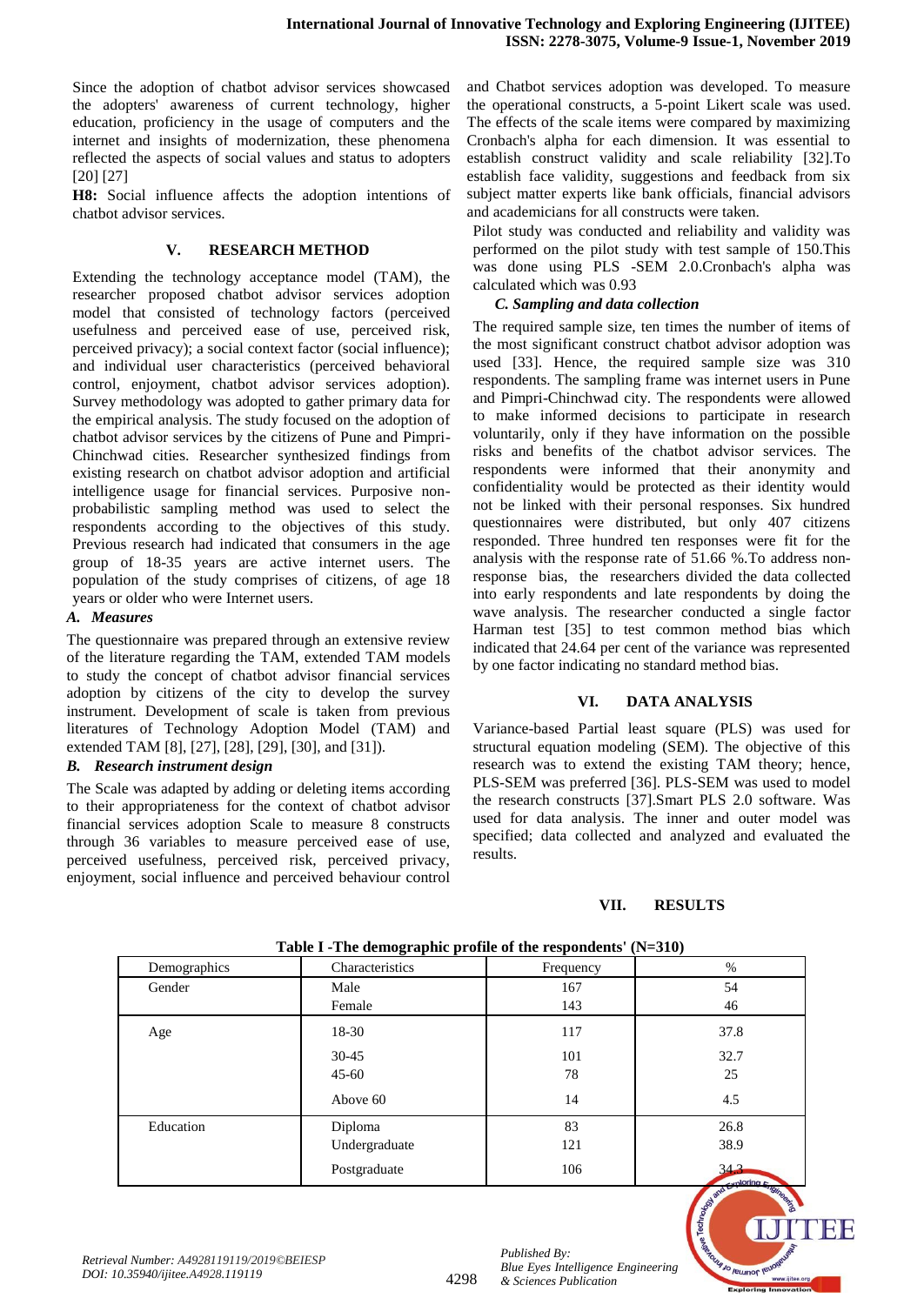# **Artificial Intelligence in Financial Services: Customer Chatbot Advisor Adoption**

| Occupation      | Student     | 111 | 35.7 |
|-----------------|-------------|-----|------|
|                 | Employed    | 132 | 42.6 |
|                 | Un-Employed | 55  | 17.6 |
|                 | Retired     | 13  | 4.1  |
| Chat board Used | <b>EVA</b>  | 97  | 31.3 |
|                 | Boing       | 13  | 4.1  |
|                 | <b>SIA</b>  | 56  | 18.1 |
|                 | <b>YUVA</b> | 38  | 12.3 |
|                 | iPal        | 88  | 28.3 |
|                 | <b>SPOK</b> | 7   | 2.3  |
|                 | Disha       | 11  | 3.6  |

## *A. Measurement model*

The reflective constructs in the conceptual model, according to Table II, were analyzed. Factor loadings [38]) and Cronbach's alpha of indicators were more significant than 0.7 for all the constructs indicating the reliability of  $\Gamma$ -Main Constructs measures. All the research constructs showed high levels of internal consistency/reliability as the composite reliability values displayed in Table II. The convergent validity for all the constructs is confirmed as the AVE values are more than 0.5.

| <b>Table II -Main Constructs and Construct Validity</b> |             |                                                                                                                                   |                   |  |  |
|---------------------------------------------------------|-------------|-----------------------------------------------------------------------------------------------------------------------------------|-------------------|--|--|
| <b>Main Construct</b>                                   | <b>Type</b> | <b>Measure</b>                                                                                                                    | <b>References</b> |  |  |
| Perceived Usefulness<br>Reflective                      |             | a.Chatbot advisor (CBA) services are of use to me.                                                                                | $[8] [27]$ ,      |  |  |
| AVE-.681                                                |             | b. CBA services facilitate me to accomplish my tasks quickly.                                                                     | [12]              |  |  |
| $CR-.91$                                                |             | c. Transactions through CBA services improve my efficiency and my performance.                                                    |                   |  |  |
| $\alpha$ .72                                            |             | d. CBA services allow complete understanding and improve my productivity.                                                         |                   |  |  |
|                                                         |             | e CBA services make tasks more manageable.                                                                                        |                   |  |  |
| Perceived ease of Use                                   | Reflective  | a. Operations with the CBA services would be easy for me.                                                                         | [8] [27] [12]     |  |  |
| AVE-.651                                                |             | b. CBA services facilitate customers.                                                                                             |                   |  |  |
| CR-.941                                                 |             | c. Acquiring skills to use CBA services is easy.                                                                                  |                   |  |  |
| $\alpha$ . 747                                          |             | d. CBA services are user-friendly.                                                                                                |                   |  |  |
|                                                         |             | e. CBA services facilitate easy navigation and completing tasks.                                                                  |                   |  |  |
| Perceived Risk                                          | Reflective  | a. Interaction with the CBA service is difficult as direct personnel are absent.                                                  | [20]              |  |  |
| AVE-.558                                                |             | b. Communication in the online environment is risky.                                                                              |                   |  |  |
| CR-.931                                                 |             | c. Interaction outcome is uncertain due to the absence of direct staff.                                                           |                   |  |  |
| $\alpha$ .835                                           |             |                                                                                                                                   |                   |  |  |
| Perceived Privacy                                       | Reflective  | a. The CBA services protect my personal information and do not share with other sites.                                            | [20] [8] [39]     |  |  |
| AVE-.655                                                |             | b.The CBA service is, overall, safe and secure.                                                                                   | $[29]$ , $[30]$   |  |  |
| CR-.923                                                 |             | c. CBA services are more trustworthy than personnel.                                                                              |                   |  |  |
| $\alpha$ .726                                           |             | d. The financial institutions take responsibility for all insecurities during the online<br>transaction through the CBA services. |                   |  |  |
|                                                         |             | e. Legal and technological policies of the financial services are formulated.                                                     |                   |  |  |
| Enjoyment                                               | Reflective  | a.I shall have fun when using CBA services.                                                                                       | [40]              |  |  |
| AVE-.753<br>CR-824                                      |             | b. Using CBA services would provide me with enjoyment.                                                                            |                   |  |  |
| $\alpha$ .726                                           |             | c I think using CBA services shall be interesting.                                                                                |                   |  |  |
|                                                         |             | d. Using CBA services would offer me with excitement.                                                                             |                   |  |  |
| Perceived Strength of                                   | Reflective  | a. CBA services website, is safe for financial transactions.                                                                      | [20]              |  |  |
| Control                                                 |             | b. The CBA services are secure.                                                                                                   |                   |  |  |
| AVE-.765                                                |             | c. CBA services maintain privacy about my financial information.                                                                  |                   |  |  |
| CR-.904<br>$\alpha$ .732                                |             | d. Security policy is clearly stated for the CBA services.                                                                        |                   |  |  |

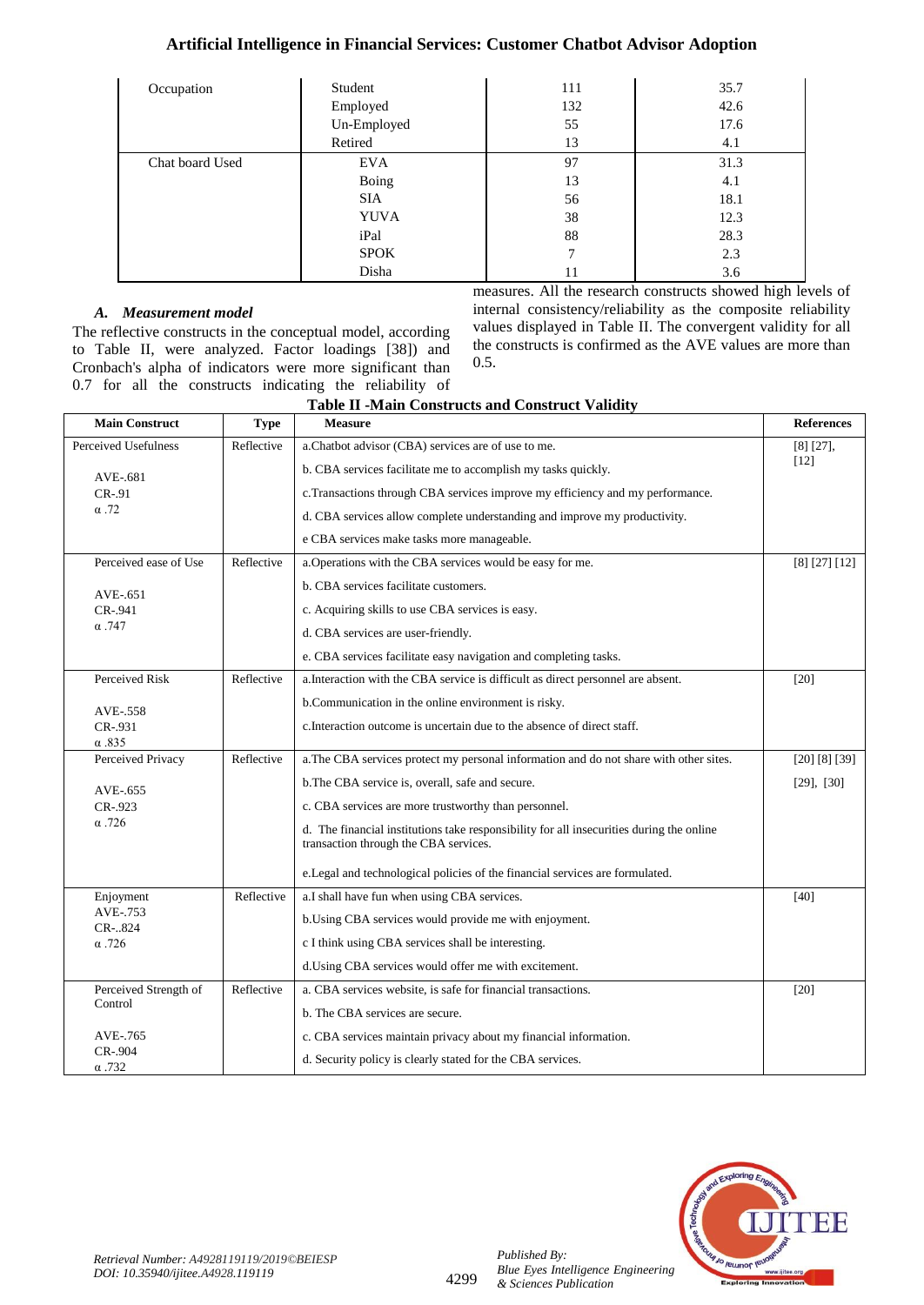#### **International Journal of Innovative Technology and Exploring Engineering (IJITEE) ISSN: 2278-3075, Volume-9 Issue-1, November 2019**

| Social Influence                  | Reflective | a. I use the CBA services as my friends and relatives use it.        | [41] |
|-----------------------------------|------------|----------------------------------------------------------------------|------|
| AVE-.726                          |            | b. CBA services increases my status in society.                      |      |
| $CR-.904$                         |            | c. people encourage using this CBA services.                         |      |
| $\alpha$ .817                     |            | d. I have pride in using CBA services.                               |      |
|                                   |            | e. I recommend others to use CBA services.                           |      |
| Chatbot advisor services adoption | Reflective | a. I have the intention to use CBA services continually.             | [31] |
| AVE-.731                          |            | b.in present to view/search information, I use CBA services.         |      |
| $CR-916$                          |            | c. To view/search information, I shall use CBA services in future.   |      |
| $\alpha$ .842                     |            | d. To contact/make queries/email I am using CBA services at present. |      |
|                                   |            | e. To contact/make queries/email I shall use CBA services in future. |      |

The off-diagonal values verify the discriminant validity of the constructs in Table III, showing the correlation between the latent constructs [32]. Discriminant validity is calculated as the shared variance values were less than the corresponding AVE.

**Table III -Discriminant Validity**

| Constr<br>ucts | PU  | PEO<br>U | PR  | <b>PS</b> | E   | <b>PS</b><br>$\mathbf C$ | S<br>I | CB<br>A |
|----------------|-----|----------|-----|-----------|-----|--------------------------|--------|---------|
| PU             |     |          |     |           |     |                          |        |         |
|                | .83 |          |     |           |     |                          |        |         |
| <b>PEOU</b>    | .32 | .87      |     |           |     |                          |        |         |
| PR             | .38 | .47      | .85 |           |     |                          |        |         |
| PS             | .34 | .39      | .53 | .75       |     |                          |        |         |
| E              | .28 | .33      | .36 | .38       | .83 |                          |        |         |
| <b>PSC</b>     | .57 | .54      | .52 | .56       | .51 | $.88\,$                  |        |         |
| SI             | .26 | .24      | .22 | .26       | .21 | .28                      | .83    |         |
| <b>CBA</b>     | .22 | .21      | .27 | .23       | .25 | .28                      | .42    | .81     |

## *B. Structural model*

The path analysis was done to assess the structural model relationships among the constructs by calculating the path coefficients and its significance. Assessment of predictive accuracy  $R^2$  values [37] and predictive relevance  $Q^2$  [36] was analyzed. The  $\mathbb{R}^2$  values and the  $\mathbb{Q}^2$  of the endogenous latent construct Perceived Usefulness and Chatbot advisor adoption(CBA) are as shown in Table IV.

|  |  |  | Table IV. Results of R2 and predictive relevance Q2 |  |  |
|--|--|--|-----------------------------------------------------|--|--|
|--|--|--|-----------------------------------------------------|--|--|

| Endogenous constructs |    |  |
|-----------------------|----|--|
|                       |    |  |
| ' `R Δ                | ٢q |  |

#### **VIII. PATH COEFFICIENTS**

Path coefficients corresponded to the hypothesized relationships between the constructs linked to each other. Whether the relationships between constructs related were significant were verified in the study.

|                | <b>Results of hypothesis testing:</b> |                     |                   |              |           |  |  |  |  |
|----------------|---------------------------------------|---------------------|-------------------|--------------|-----------|--|--|--|--|
| Hypothesis     | Path                                  | Path<br>coefficient | Standard<br>error | T statistics | Decision  |  |  |  |  |
| H1             | <b>PEOU</b><br>PU                     | 0.613               | 0.078             | 7.228***     | supported |  |  |  |  |
| H2             | <b>PEOU</b><br><b>CBA</b>             | 0.483               | 0.029             | $2.680***$   | supported |  |  |  |  |
| H <sub>3</sub> | PU<br>CBA                             | 0.499               | 0.061             | $2.171**$    | supported |  |  |  |  |
| H4             | <b>PR</b><br>CBA                      | $-0.224$            | 0.042             | $2.297**$    | supported |  |  |  |  |
| H <sub>5</sub> | PP<br>CBA                             | 0.284               | 0.072             | $2.694***$   | supported |  |  |  |  |
| H <sub>6</sub> | E<br><b>CBA</b>                       | 0.327               | 0.063             | $2.059**$    | supported |  |  |  |  |
| H7             | <b>PSC</b><br>CBA                     | 0.562               | 0.077             | $6.639***$   | supported |  |  |  |  |
| H <sub>8</sub> | <b>SI</b><br>CBA                      | 0.32                | 0.081             | 3.378***     | supported |  |  |  |  |

#### **IX. FINDINGS AND DISCUSSIONS**

Data from a primary survey of 310 Pune city users and potential users of Chatbot advisor services validates the measurement scales and provides the input for empirical analysis. Hypotheses involving relationship among all variables of extended TAM, perceived risk, perceived privacy, enjoyment, social influence and perceived behaviour control contribution towards chatbot advisor adoption intentions were analysed using an advanced statistical technique, structural equation modeling.

The results show that the score of R Square in Table IV shows the influence of exogenous latent variables on endogenous latent variables for the research, which are 0.630 for perceived usefulness (PU) to Chatbot advisor adoption is 0.694. we can also see the score of the predictive relevance score  $(Q2) > 0$  which is interpreted as endogenous variables meet the standards.

It is found that the relationship between PEOU and PU is significant. The is due to the advantage that businesses have because of time saving factor and convenience. Since in most cases in bank or insurance or other financial domain customers get prompt services 24X7 through Chatbots rather than waiting longer for response through email communication or human advisor( [20]. Customers perceive chatbots are faster and more convenient than calling [15].Thus chatbot do provide ease of use and usefulness in regards to the speed and accuracy in which they can obtain answers to common questions. Ease of use is the customised and personalised information as per individual customers'

preferences and customers are finding chat-bots user-friendly.



4300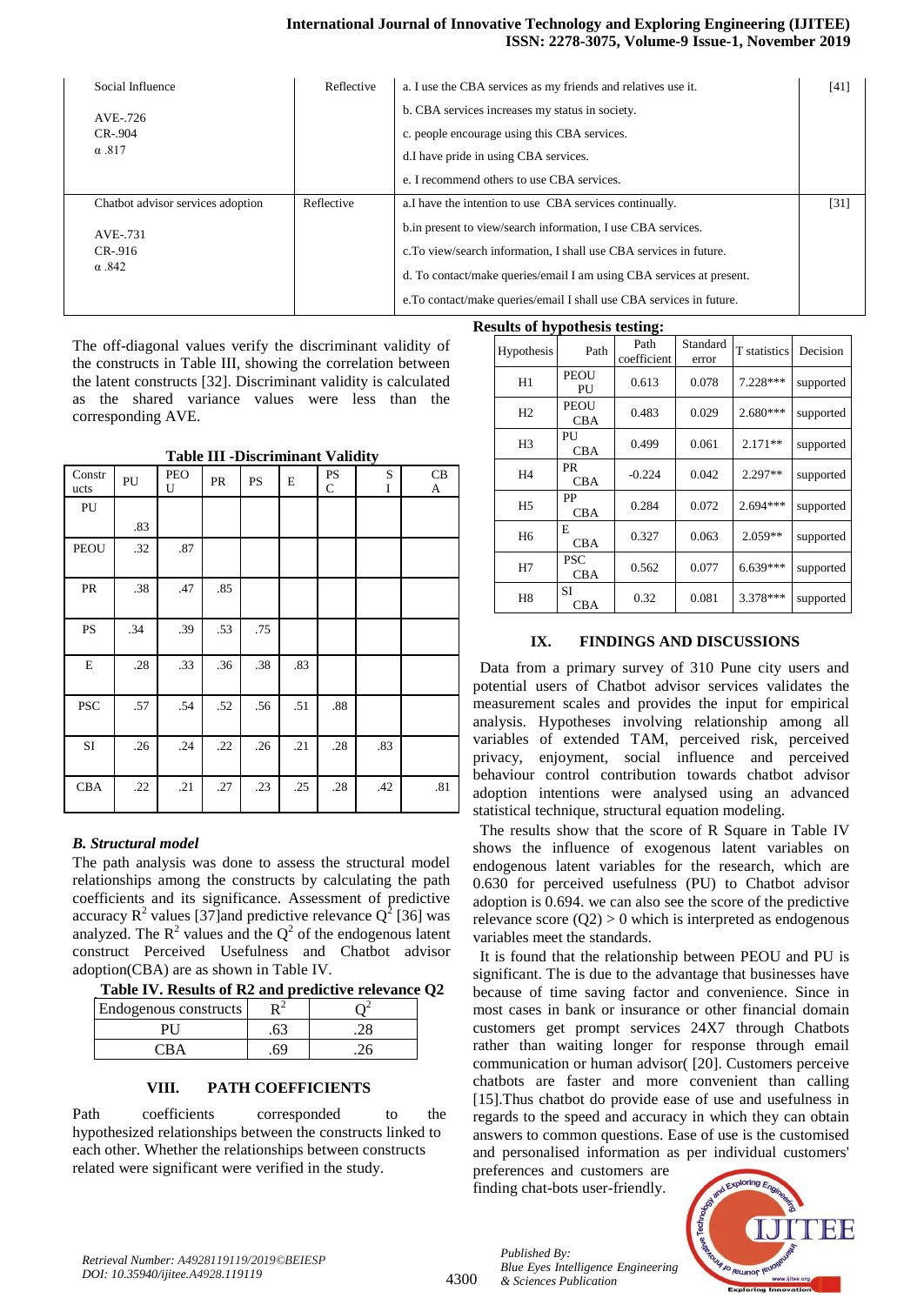Consumers prefer to know the details of the financial products before buying through Chatbot services [42].

## **XI. CONCLUSION**

Chat-bots facilitate conversational marketing to connect one to one with the potential users. Large number of queries like credit card payment, balance inquiries, account summaries, loans, and investments can be handled by chatbots simultaneously. Chatbots seems to be easier to use than traditional banking as customised services can be provided.

Perceived Privacy has impact on Chatbot adoption as interaction can be exposed to web attacks and requires serious consideration of safety and security systems. Risk appetite readiness or risk-taking the capacity of the customers concerning AI chatbots find some risk associated with it, especially in the case of financial services. There is a risk of breach of information concerning data protection or risk arising due to the lack of AI savvy resources [5]. Chatbot also help to manage and give suggestions on investment and saving habits.

Hence according to the statistics shown Perceived Risk has a negative association with the chatbot advisory. Perceived security is important as financial services chatbots keep track of the credit card usage, spending and investment habits which are very confidential information.

Enjoyment of the chatbot advisory is the excitement of usage of the chatbot. Consumer feels free to chat with the chatbot..This can surely add to the customer experience from customer engagement to retention leading to customer loyalty .Enjoyment is thus important part of emotional element in the experience. [43].

Perceived strength of control is the behavioural intention to use the innovative technology. Sometimes customers experience threat for the technology innovation leading to reluctance to use chatbot [44],[45].Therefore chatbots are tone-trained to give appropriate response as per the customers and are found more considerate and empathetic than human .Hence perceived strength of control influence chatbot advisory adoption [46].Chatbot has become a significantly important in rapid customer engagement. Conversational humans in the form of chatbots are becoming famous rapidly on social media and messaging applications especially with the financial services [47]. This is a great effort to engage and serve customers directly online through the medium like mobiles, computer/laptop. Customers gets instant information about transfers, deposits account balance, upcoming payment s and credit card history, payment date, credit limits as an instant message and can pay bills instantly.

## **X. IMPLICATIONS**

AI implementation in form of Chatbots for financial services is important for financial companies, financial customer at the front end and also to the technology companies at the back end. The technology-enabled human conversation in financial services will improve the customer interface with financial services. Thus Chatbot advisors for financial services are significant mainly because of usefulness, ease of use, social media influence, efficient and cost-effective solution. Though the human touch is a missing factor still chatbot advisors will play a key role in customer engagement. Chatbot advisors offer 24/7 customer service, handling passwords or pin resets, wrong debit/credit numbers and other technical support.

Chatbot advisors are technological developments of AI to advise the customers about different investment options. Chatbot advisors services are better than traditional human advisor services when compared for the factors like price and convenience, lower fees and 24/7 access. Human advisor services are preferred with regards to accountability and effectiveness. Chatbot advisors takes decisions based on the information given by the customer/investor; and cannot motivate the customer to focus on their financial goals. Chatbot advisors may not be effective for large portfolio management or complicated financial situation. Chatbot advisors have been designed to cater large number of investors, in a cost-effective manner and overcome the irrationalities and erroneous decisions caused by human behaviour. Chatbot advisors have low operational expenditure and can handle more number of accounts than traditional financial advisor can do in the same amount of time. This is best alternative for low budget customers as they cannot hire a financial advisor due to the cost. Chatbot advisors should be designed in a manner which is easy to understand and adopt.

#### **XII. LIMITATIONS AND FUTURE SCOPE**

The study is limited to the chatbots in the financial services sector in Pune and Pimpri Chinchwad area. Hence conclusion might not be generalized to a larger sample.

The study can be extended to the Millennial or Demographics variables. Moderating variables like the financial experience or Prior knowledge and High involvement services can be considered in the study for chatbot advisory adoption.

#### **REFERENCES**

- 1. S. B, " Adoption of digital payment systems in the era of demonetization in India: An empirical study," *Journal of Science and Technology Policy Management,* vol. 10, no. 1, pp. 143-71, 2019 Mar<sub>4</sub>.
- 2. Belanche. D, Casaló LV, Flavián C. Artificial Intelligence in FinTech: "Understanding Robo-Advisors Adoption Among Customers," *Industrial Management & Data Systems. Artificial Intelligence In Fintech,* 2019.
- 3. S. B, " Adoption of digital payment systems in the era of demonetization in India: An empirical study," *Journal of Science and Technology Policy Management,* vol. 10, no. 1, pp. 143-71, 2019 Mar 4
- 4. Gupta MP, Jana D,"E-government evaluation: A framework and case study.," *Government information quarterly 20,* vol. 4 , pp. 365-387., 2003.
- 5. Kaushik AK, Agrawal AK, Rahman Z., "Tourist behaviour towards self-service hotel technology adoption: Trust and subjective norm as key antecedents.," *Tourism Management Perspectives ,* vol. 16 , pp. 278-289., 2015.
- 6. Park E, Kim KJ, "An integrated adoption model of mobile cloud services: exploration of key determinants and extension of technology acceptance model.," *Telematics and Informatics ,* vol. 3, pp. 376-385., 2014.
- Zhu DS, Lin TC, Hsu YC, "Using the technology acceptance model to evaluate user attitude and intention of use for online games.", *Total Quality Management & Business Excellence 23, no. ,* vol. 7, no. 8, pp. 965-980., 2012.
- 8. Gefen D, Karahanna E, Straub DW, "Trust and TAM in online shopping: An integrated model.," *MIS quarterly 27,* vol. 1, pp. 51- 90., 2003.



*Retrieval Number: A4928119119/2019©BEIESP DOI: 10.35940/ijitee.A4928.119119*

4301

*Published By: Blue Eyes Intelligence Engineering & Sciences Publication*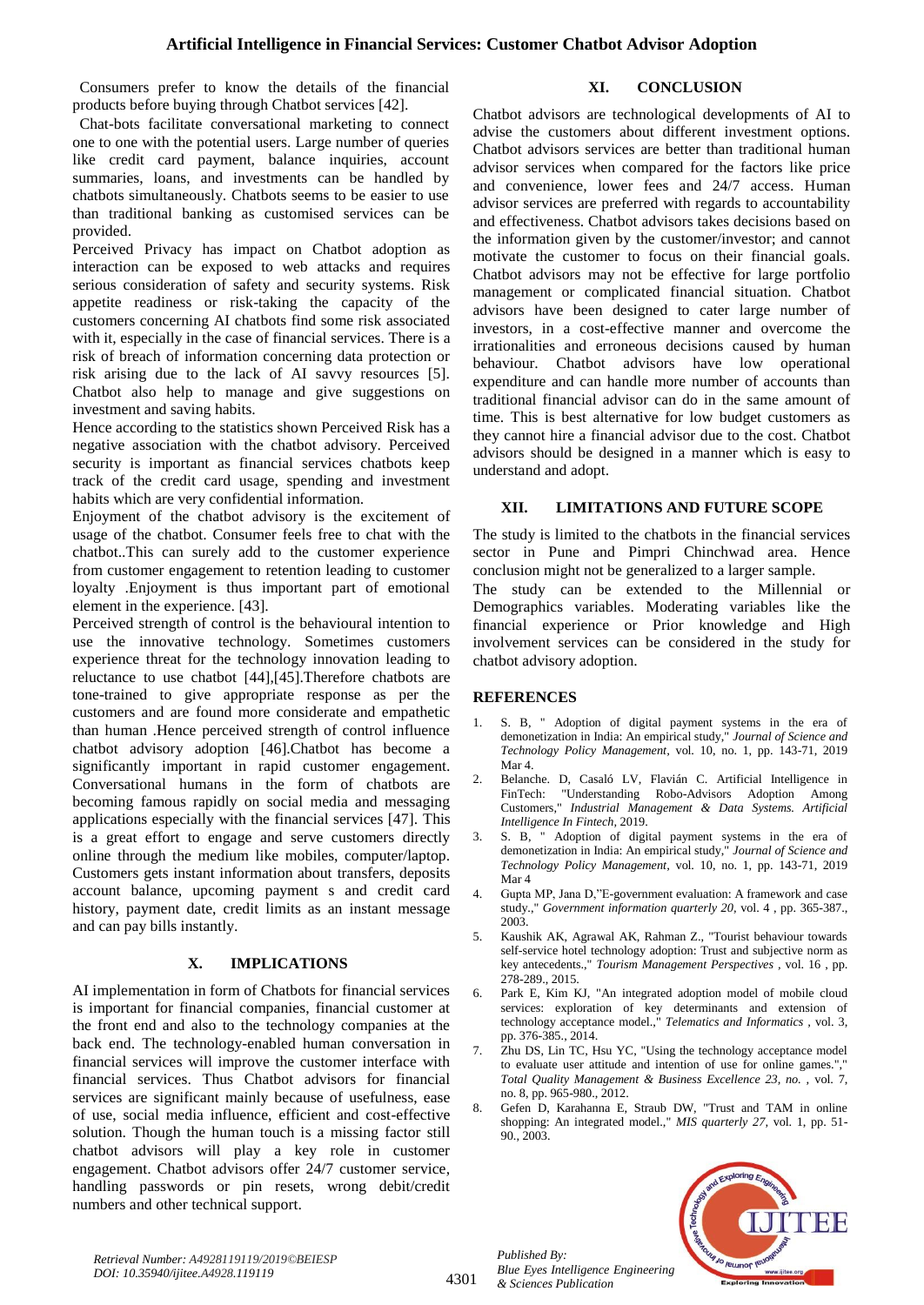- 9. Featherman MS, Pavlou PA., "Predicting e-services adoption: a perceived risk facets perspective.," *International journal of humancomputer studies ,* vol. 59, no. 4, pp. 451-474., 2003.
- 10. Hair JF, Ringle CM,". Hair, "PLS-SEM: Indeed a silver bullet," *Journal of Marketing Theory and Practice,* vol. 19, no. 2, pp. 139- 152, 2011.
- 11. Ringle CM, Sarstedt M, Straub , "A critical look at the use of PLS-SEM," *MIS Quarterly.,* 2012.
- 12. Okuda T, Shoda S,"AI-Based Chatbot Service For Financial Industry," *Fujitsu Scientific And Technical Journal ,* vol. 54(2), pp. 4-8., 2018.
- 13. J. Trivedi, ". Examining the Customer Experience of Using Banking Chatbots and Its Impact on Brand Love: The Moderating Role of Perceived Risk," *Journal of Internet Commerce,* pp. 91-111, 08 Feb 2019.
- 14. Shaikh A, Phalke G, Patil P, Bhosale S, Raghatwan J. A, "A survey on chatbot conversational systems.," *International Journal of Engineering Science,,* 2016.
- 15. D. Duijst, " Can We Improve The User Experience Of Chatbots With Personalisation?," 2017.
- 16. L. Dal Porto, "Chatbot Chatter.," *Quality Progress,* vol. 50, no. 7, pp. 6-9., 2017.
- 17. Letheren K, Dootson P. "Banking With A Chatbot: A Battle Between Convenience And Security. The Conversation.," 2017.
- 18. Hsu CL, Lu HP., " Why Do People Play On-Line Games? An Extended TAM With Social Influence And Flow Experience","*, Information And Management,* vol. 41, no. 7, pp. 853-68.
- 19. "Financial services companies lead in AI adoption: Report," TimesofIndia.com, Aug 16, 2019, 16:25 IST.
- 20. Deloitte.Com, "Ai-And-Risk-Management.Pdf," Centre for Regulatory Strategy EMEA.
- 21. STAMFORD, Conn, "Artificial Intelligence Will Create More Jobs Than It Eliminates," *Gartner Says By 2020,* 13 December 2017
- 22. "The List Of Indian Organizations Launching AI-Powered VAs Keeps Growing," *Insight,* 3 April 2018.
- 23. K. Gupta, "Rise Of The Robo-Banker," 15 July 2018. [Online]. Available: Https://Www.Businesstoday.In/Magazine/The-Hub/Rise-Of-The-Robo-Banker/Story/279479.Html.
- 24. S. Z. Haque, 18 September 2017. [Online]. Available: https://www.indusnet.co.in/How-Chatbots-Are-Changing-The-Insurance-Industry/.
- 25. Ringle CM, Sarstedt M, Straub D," A critical look at the use of PLS-SEM "*MIS Quarterly (MISQ).* 2012;36(1)
- 26. J. Huang, M. Zhou and D. Yang, "Extracting Chatbot Knowledge From Online Discussion Forums.," *IJCAI,* vol. 7, pp. 423-428, 2007, January.
- 27. A. Deshpande, A. Shahane, D. Gadre, M. Deshpande and P. M. Joshi, "A Survey Of Various Chatbot Implementation Techniques," *International Journal Of Computer Engineering And Applications,* p. 11, 2017.
- 28. R. Richad, V. Vivensius, S. Sfenrianto and K. Emil R, "ANALYSIS OF FACTORS INFLUENCING MILLENNIAL"S TECHNOLOGY ACCEPTANCE OF CHATBOT IN THE BANKING INDUSTRY IN INDONESIA.," I*nternational Journal of Civil Engineering and Technology (IJCIET),* vol. 10, no. 04, April 2019, pp. 1270-1281, Article ID: IJCIET\_10\_04\_133, 2019.
- 29. Gupta, P. Kriti, S. Swati and B. and Preeti, "Citizen adoption of egovernment: a literature review and conceptual framework.,' *Electronic Government, an International Journal 12,* vol. 2, pp. 160- 185, 2016.
- 30. I. Ajzen and M. Fishbein., "Attitudes and normative beliefs as factors influencing behavioral intentions.," *Journal of personality and social psychology 21,* vol. 1, no. 1, 1972.
- 31. Shih and Hung-Pin, "Extended technology acceptance model of Internet utilization behavior."," *Information & management,* vol. 41, no. 6, pp. 719-729, 2004.
- 32. Yucel, A. Ummuhan and G. Yasemin, "Technology acceptance model: A review of the prior predictors.," *Egitim Bilimleri Fakultesi Dergisi 46,* vol. 1, p. 89, 2013.
- 33. G. B. Svendsen, J. A. K, L. Johnsen, Almås-Sørensen and V. Joar, "Personality and technology acceptance: the influence of personality factors on the core constructs of the Technology Acceptance Model," *Behaviour & Information Technology,* vol. 32, no. 4, pp. 323-334, 2013.
- 34. F. D. Davis, "Perceived usefulness, perceived ease of use, and user acceptance of information technology.," *MIS quarterly,* pp. 319-340, 1989.
- 35. M. A. Shareef, K. Vinod, K. Uma and Y. K. Dwivedi., "e-Government Adoption Model (GAM): Differing service maturity

levels.," *Government information quarterly,* vol. 28, no. 1, pp. 17- 35., 2011.

- 36. A. P. Chaves and M. A. Gerosa, "How should my chatbot interact? A survey on human-chatbot interaction design. arXiv preprint arXiv:1904.02743.," p. 2019.
- 37. Zarouali B, Poels K, Walrave M, Ponnet K, ""You talking to me?'The influence of peer communication on adolescents' persuasion knowledge and attitude towards social advertisements."*Behaviour & Information Technology,* vol. 37, no. 5, pp. 502-516., 2018.
- 38. L. U. Okoye, E. O. Alexander, I. O. JOHNSON, N. Felix, Ezeji and B. U. Achugamonu,"IMPERATIVES FOR DEEPENING CUSTOMER SERVICE DELIVERY IN THE NIGERIAN BANKING SECTOR THROUGH ENGINEERING AND TECHNOLOGY-BASED CHANNELS.," *International Journal of Civil Engineering and Technology(IJCIET),* vol. 1, pp. 2156-2169, 2019.
- 39. M. Aboelmaged and T. R. Gebba., "Mobile banking model: An examination of technology acceptance model and theory of planned behaviour," *International Journal of Business Research and Development,,* vol. 2, no. 1, pp. 35-50, 2013.
- 40. Hair Jr JF, Hult GT, Ringle C, Sarstedt M, A primer on partial least squares structural equation modeling (PLS-SEM), Sage publications, 2016., 2016.
- 41. C. Fornell and L. David F, "Structural equation models with unobservable variables and measurement error: Algebra and statistics," *Journal of marketing research,* pp. 382-388., 1981.
- 42. G. Sahu and S. T. Gupta MP, "Towards a model of e-governance acceptance.," *From Policy to Reality,* no. 1, 2004.
- 43. K. Zafiropoulos, K. Ioannis and i. V. Vasilik, "Exploring egovernance acceptance by primary and secondary education teachers in Greece.," *International Journal of Information Technology and Management,* vol. 13, no. 4, pp. 285-304., 2014.
- 44. A. Kaushik, A. AK and Z. Rahman, ". Tourist behaviour towards self-service hotel technology adoption: Trust and subjective norm as key antecedents.," *Tourism Management Perspectives,* vol. 16, pp. 278-89., 2015.
- 45. Park E, Kim KJ, "An integrated adoption model of mobile cloud services: exploration of key determinants and extension of technology acceptance model.," *Telematic and Informatics,* vol. 31, no. 3, pp. 376-85., 2014.
- J. Thong, H. SJ and K. Tam, "The Effects Of Post-Adoption Beliefs On The Expectation-Confirmation Model For Information Continuance," *International Journal Of Human-Computer Studies,*  vol. 64, no. 5, pp. 799-810, 2006.
- 47. Hsu CL, Lu HP, "Why do people play on-line games? An extended TAM with social influences and flow experience.," *Information & management,* vol. 41(7), pp. 853-868., 2004.
- 48. F. Lin, S. S, Fofanah and D. Liang, "Assessing citizen adoption of e-Government initiatives in Gambia: A validation of the technology acceptance model in information systems success.," *Government Information,* Vols. Quarterly 28,, no. 2, pp. 271-279, 2011.
- 49. G. C. Moore and B. Izak, "Development of an instrument to measure the perceptions of adopting an information technology innovation., *Information systems research,* vol. 2, no. 3, pp. 192-222., 1991.
- T. Teo, C. B. Lee, C. S. Chai and W. S. L, "Assessing the intention to use technology among pre-service teachers in Singapore and Malaysia: A multigroup invariance analysis of the Technology Acceptance Model (TAM)," *Computers & Education,* vol. 53, no. 3, 2009.
- 51. Colesca, S. Elena and L. Dobrica, "Adoption and use of egovernment services: The case of Romania.," *Journal of applied research and technology,* vol. 6, no. 3, pp. 204-217, 2008.
- 52. Lewis, E. F, M. Hardy and S. Beverly, "An analysis of survey reporting in the imaging professions: is the issue of non-response bias being adequately addressed?," *Radiography,* vol. 19, no. 3, pp. 240- 245., 2013.
- 53. Podsakoff PM, Organ DW, "Self-reports in organizational research: Problems and prospects.," *Journal of Management,* vol. 12(4), pp. 531-544., 1986.
- 54. J. Henseler, "On the convergence of the partial least squares path modeling algorithm.," *Computational Statistics,* vol. 1, pp. 107-120, 2010.



*Retrieval Number: A4928119119/2019©BEIESP DOI: 10.35940/ijitee.A4928.119119*

*Published By:*

*& Sciences Publication*